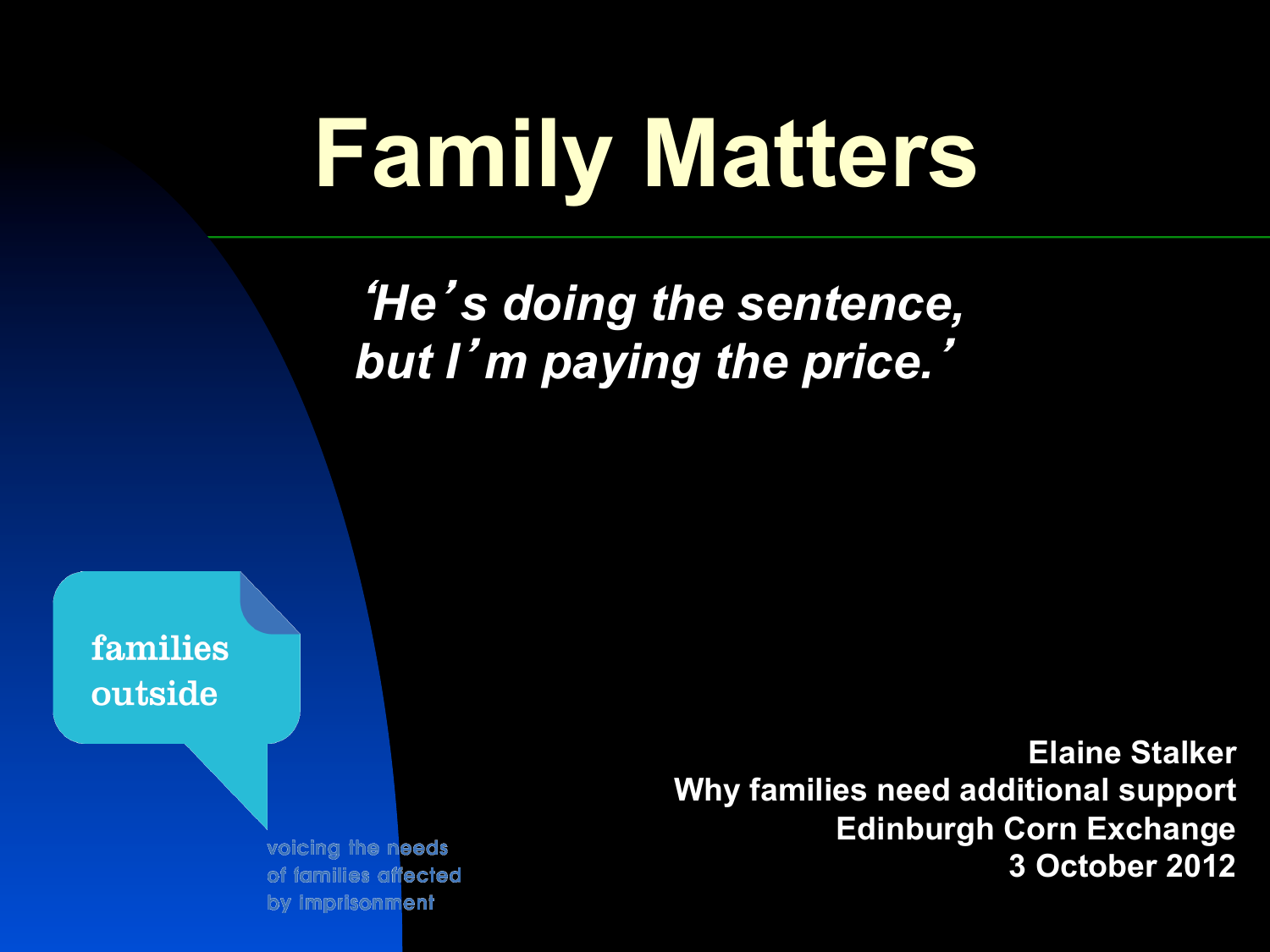# **Why are we here?**



 *Imprisonment is a traumatic experience for families, and its impact is often significant and enduring. Families Outside works to mitigate the effects of imprisonment on children and families - and consequently to reduce the likelihood of reoffending - through support and information for families and for the people who work with them.*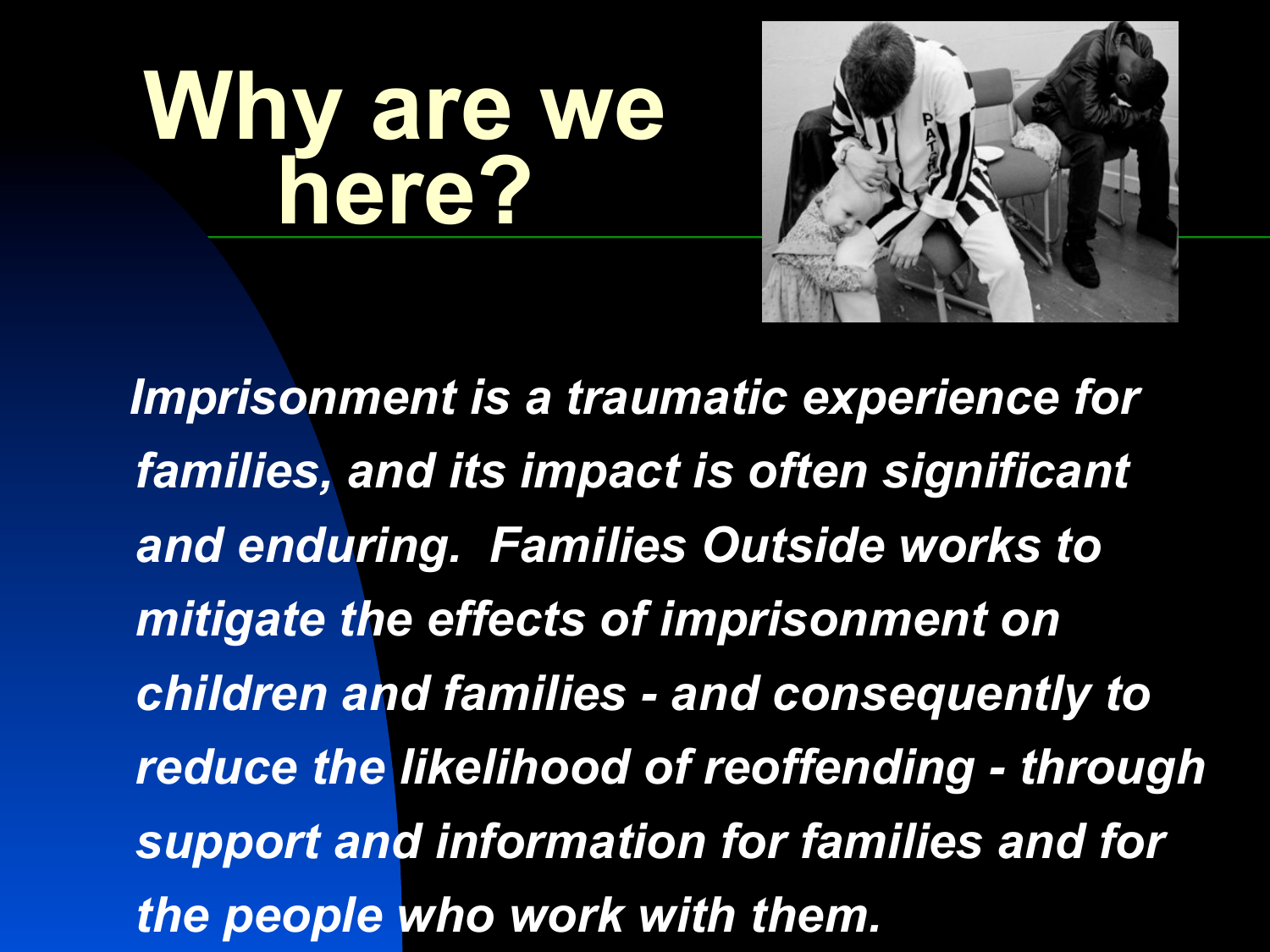#### **Families Outside: How we do this**

- § **National Scottish independent agency**
- **n** Direct service provision:
	- ◆ Support & Information Helpline
	- ◆ Family Support work
- **n** Information and materials
- **Targeted work on policy and practice**
- **n Training and awareness raising, policy development, strategic influence**
- <sup>n</sup> **Partnership work**
- <sup>n</sup> **Research**
- <sup>n</sup> **9 staff**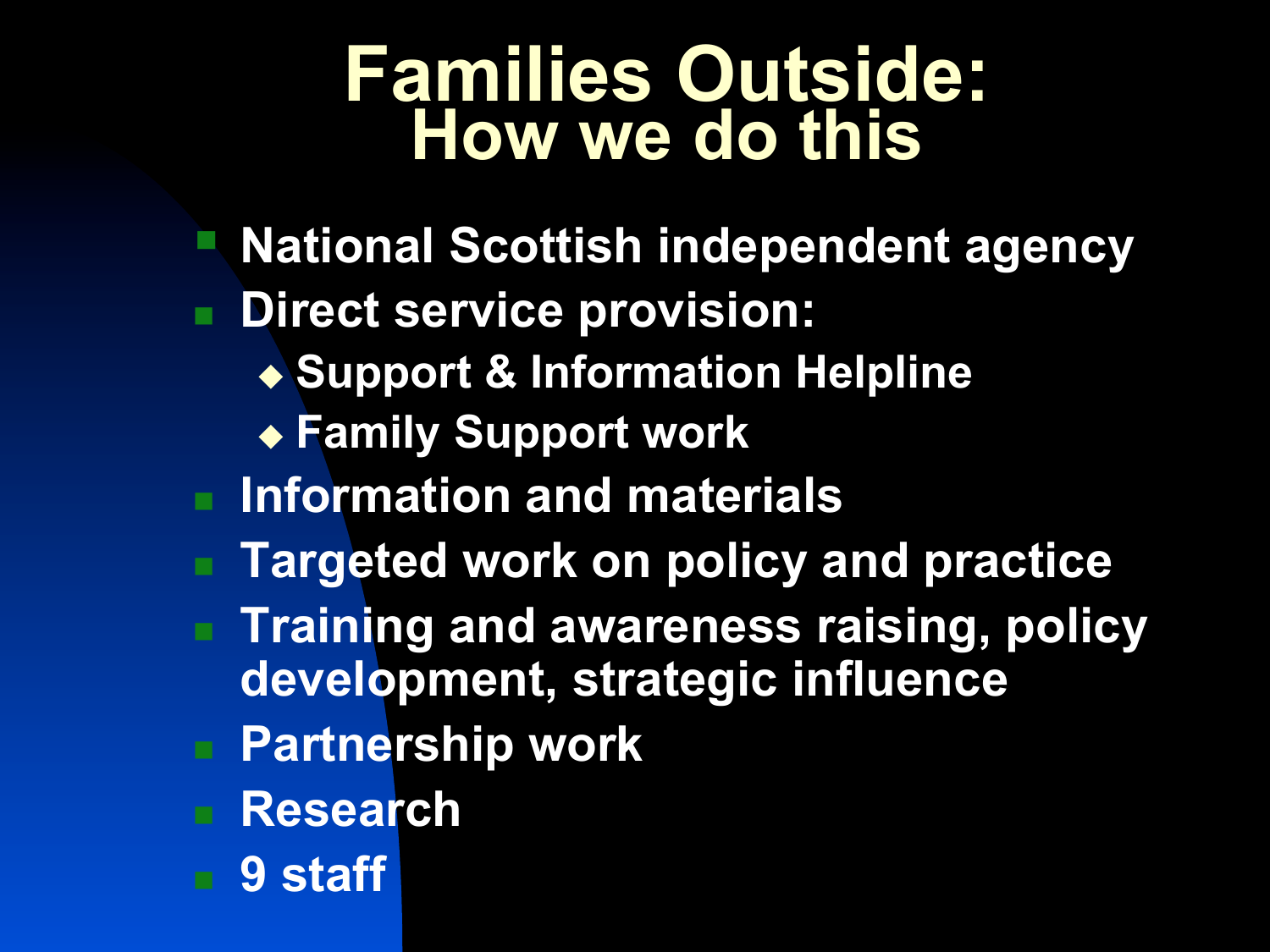

#### **How many prisons does Scotland have?**

#### **16**

**How many prisoners are currently held in Scottish prisons? As of Monday 1 October 2012: 8,385**  • **8,025 in custody**  • **360 on HDC Receptions in 2010/11: 35,930**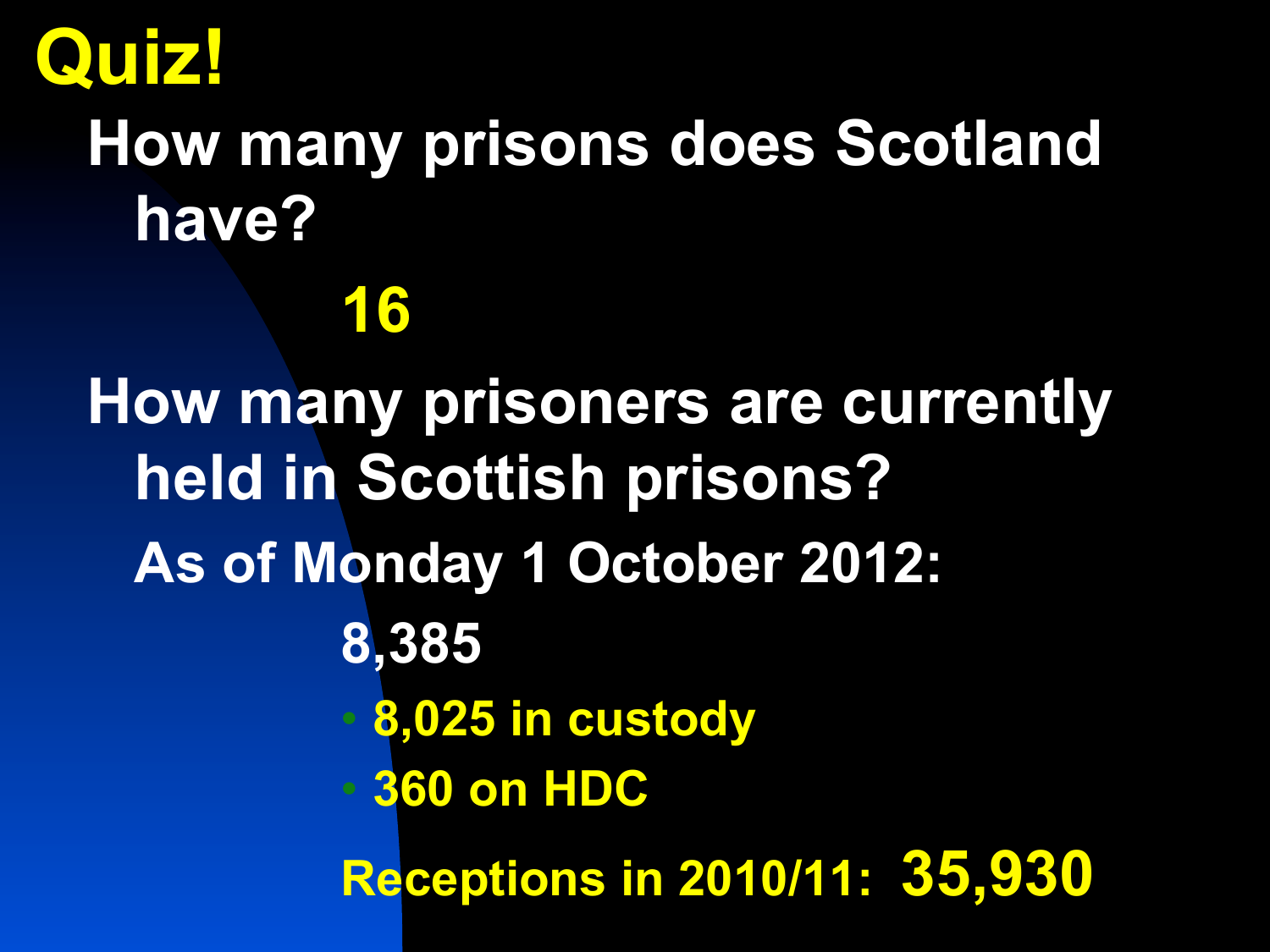

#### **How many prisoners are likely to have children?** §**one-third**  §**half**  §**two-thirds two-thirds**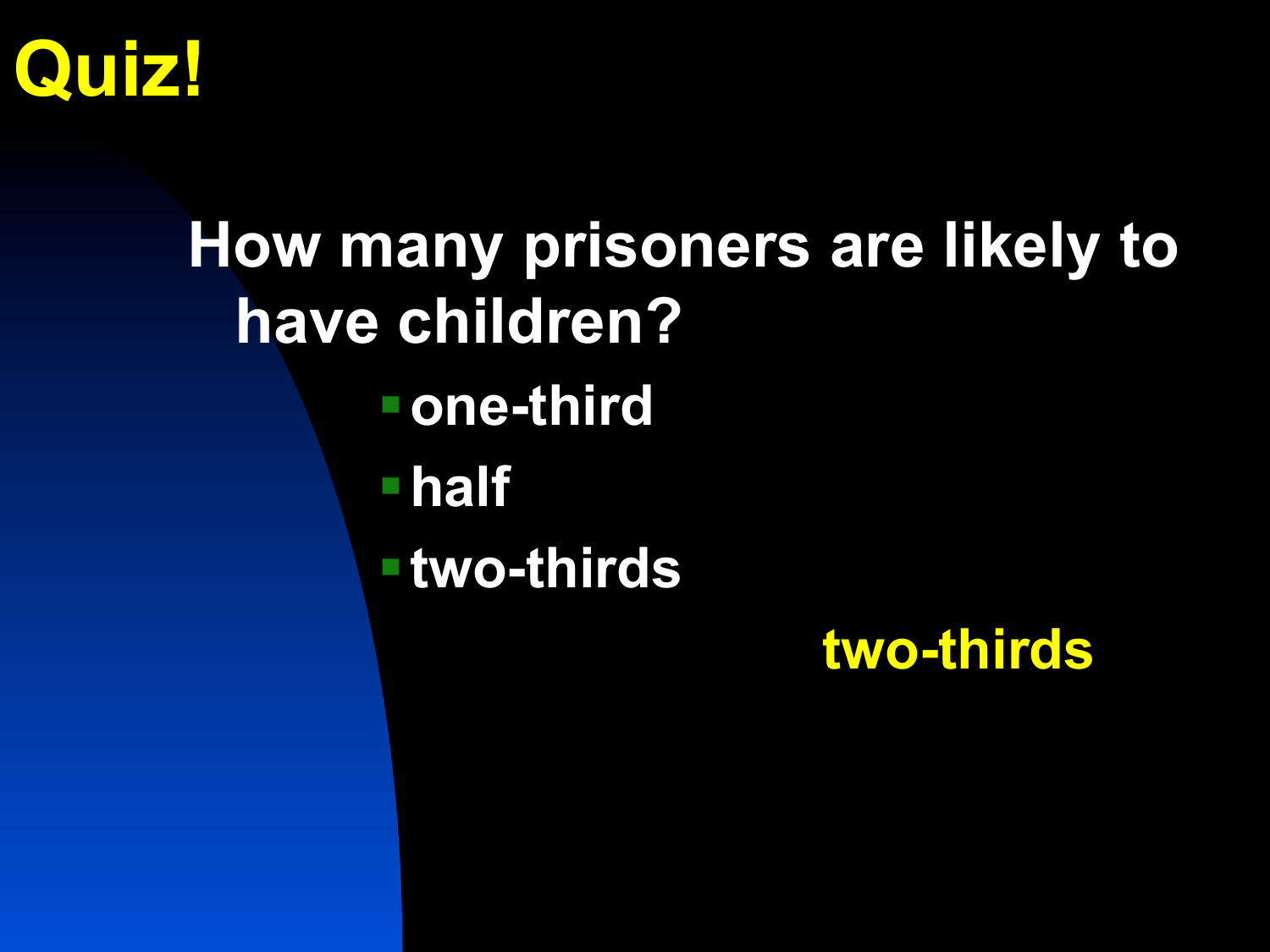**43% of sentenced prisoners and 48% of remand prisoners lost contact with their families when they entered prison.** 

**Only about half of prisoners use their minimum entitlement to visits.** 

**Grounds 2009: only 8 of 22 marriages survived, with 11 ending during custody and 3 ending after release.**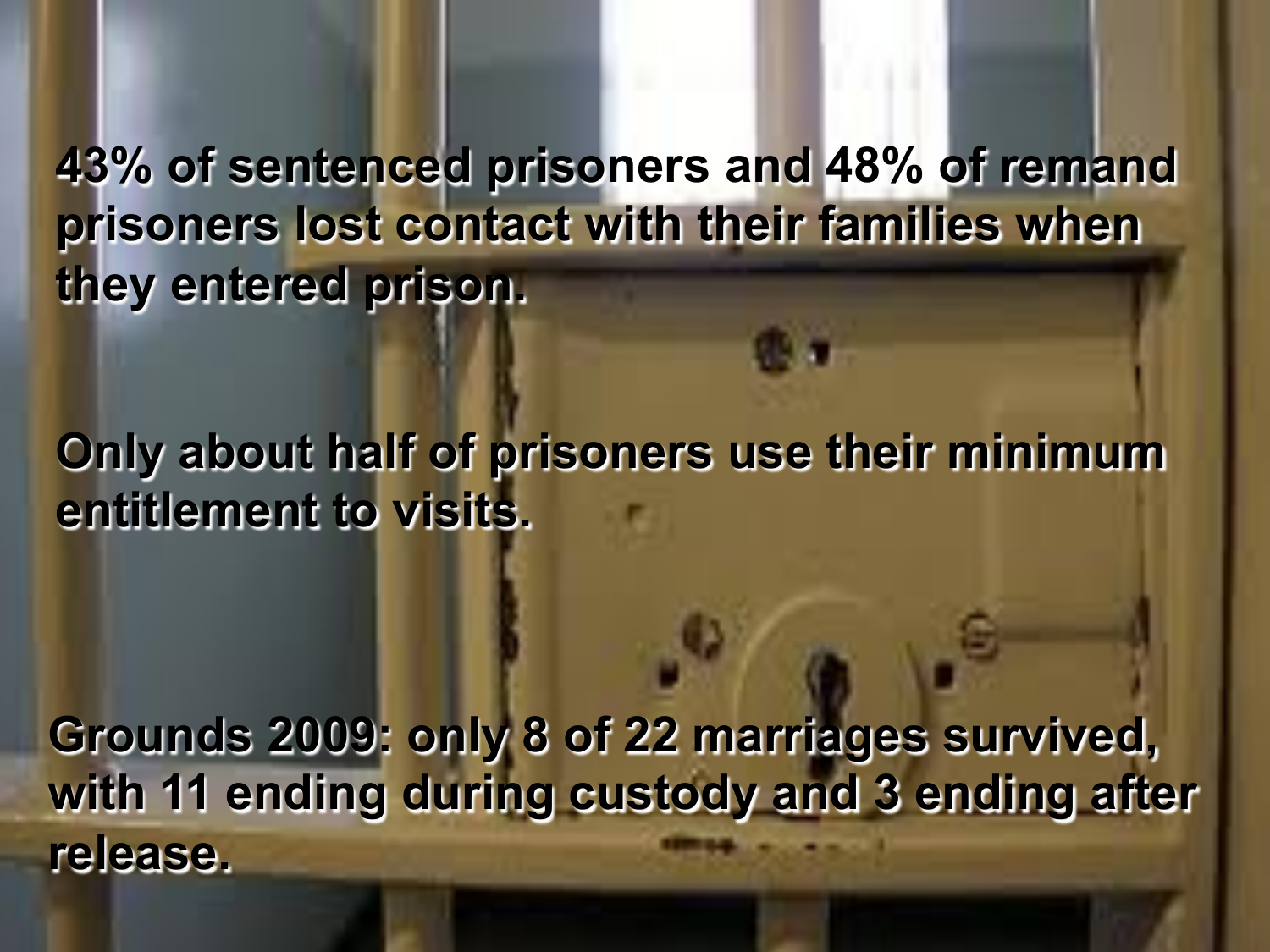

## **Benefits of family ties**

§ **Reduced risk of reoffending** 

§ **Improved behaviour in prison** 

**Improved mental health** 

§ **Increased likelihood of reunification after release** 

§ **cf: Family breakdown as risk factor**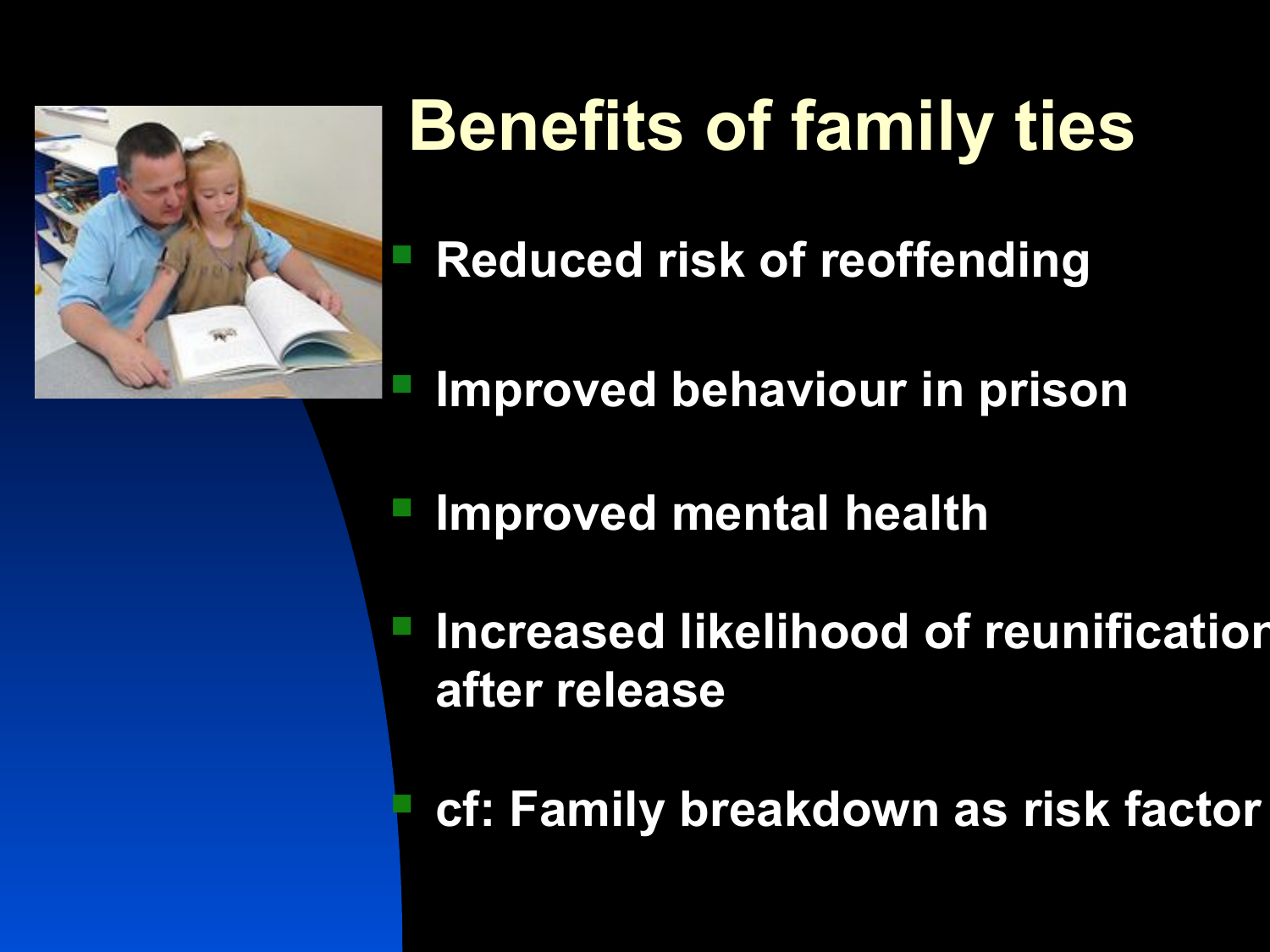## **Impact of Imprisonment on Families**

- <sup>n</sup> **Loss of income**
- **n** Loss of housing
- **Impact on children**
- <sup>n</sup> **Shame**
- **Victimisation**
- **Cost and logistics of transport**
- **Lack of information**
- **Little involvement in the decisions that affect them**

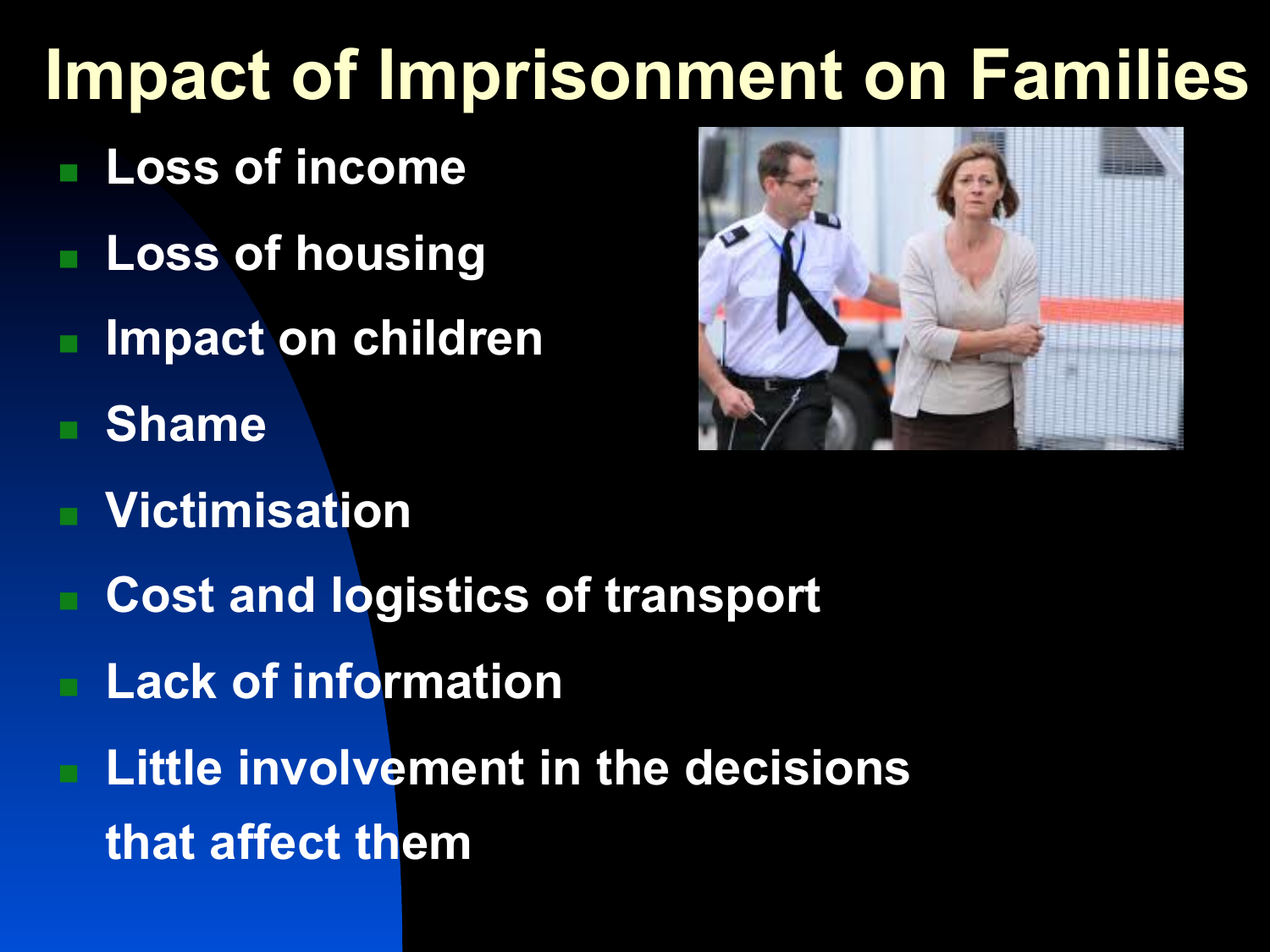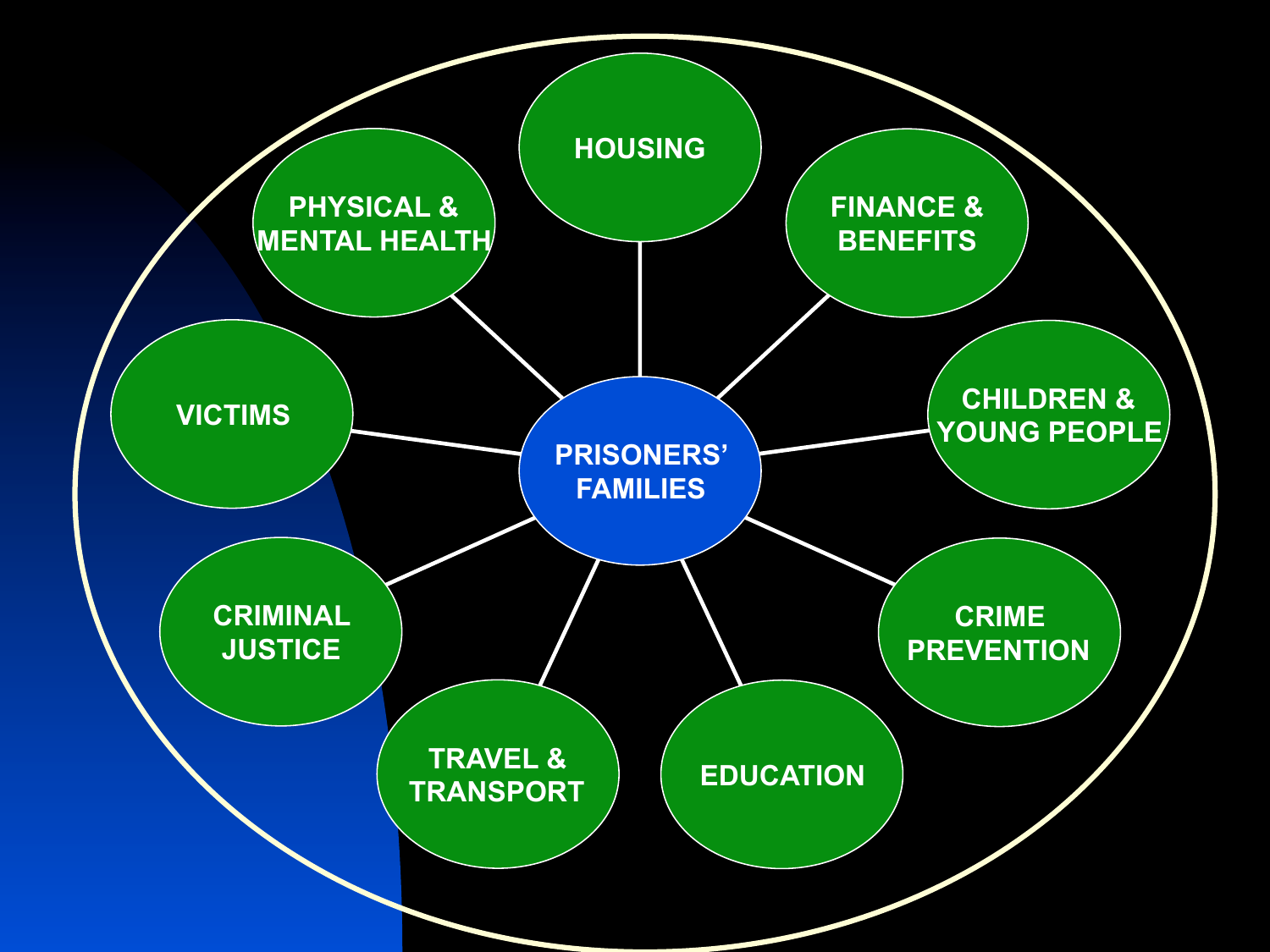#### **As a parent…**

- **n What sources of support do you rely upon?**
- What sources of information do you rely **upon?**
- **What kind of contact / interaction with your family is most important to you?**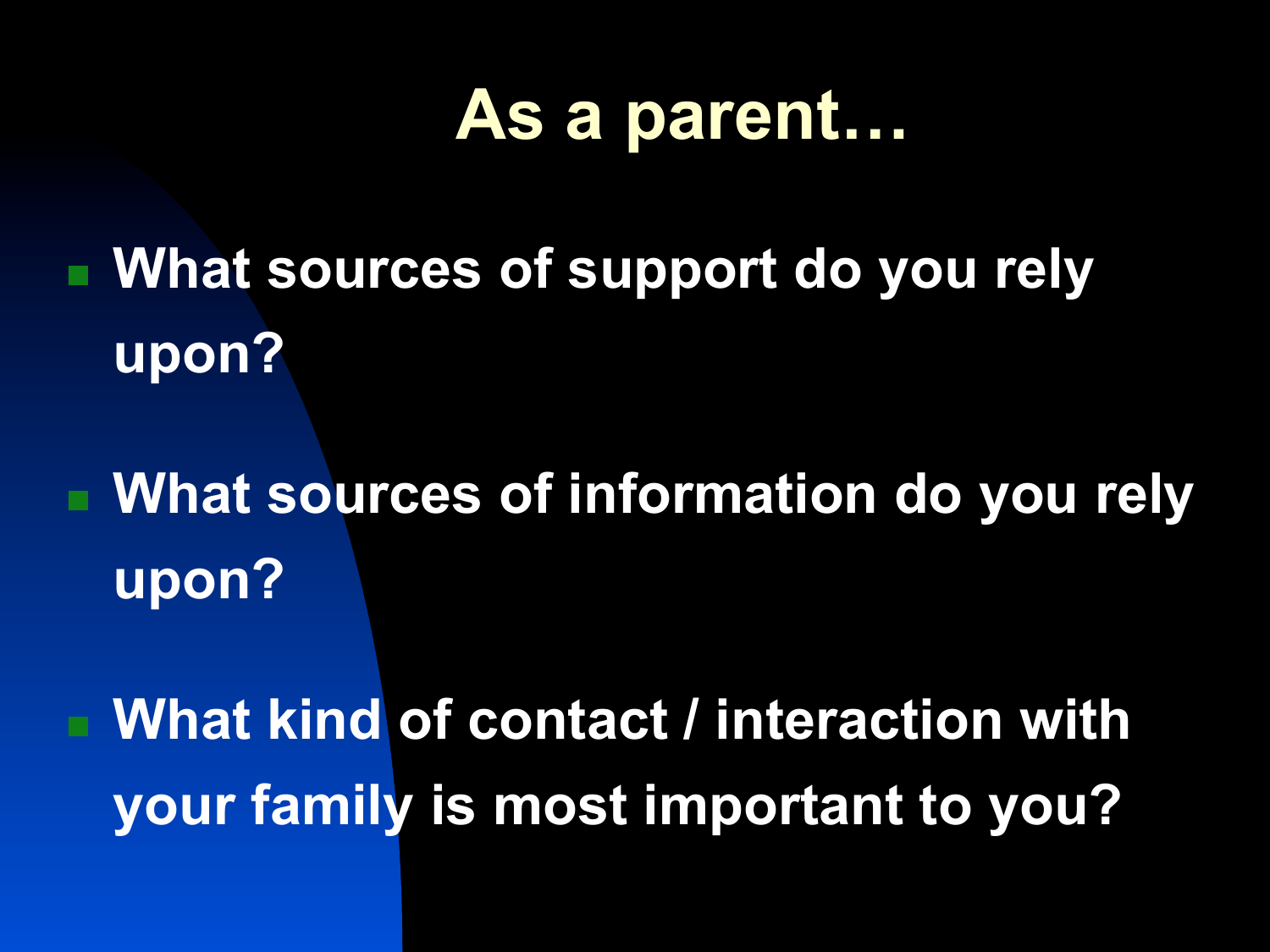**About half of men and two-thirds of women in prison are parents of dependent children.** 





**Every year in Scotland, an estimated 16,500 children are separated from a parent through imprisonment, with about 1,850 separated from an imprisoned mother.**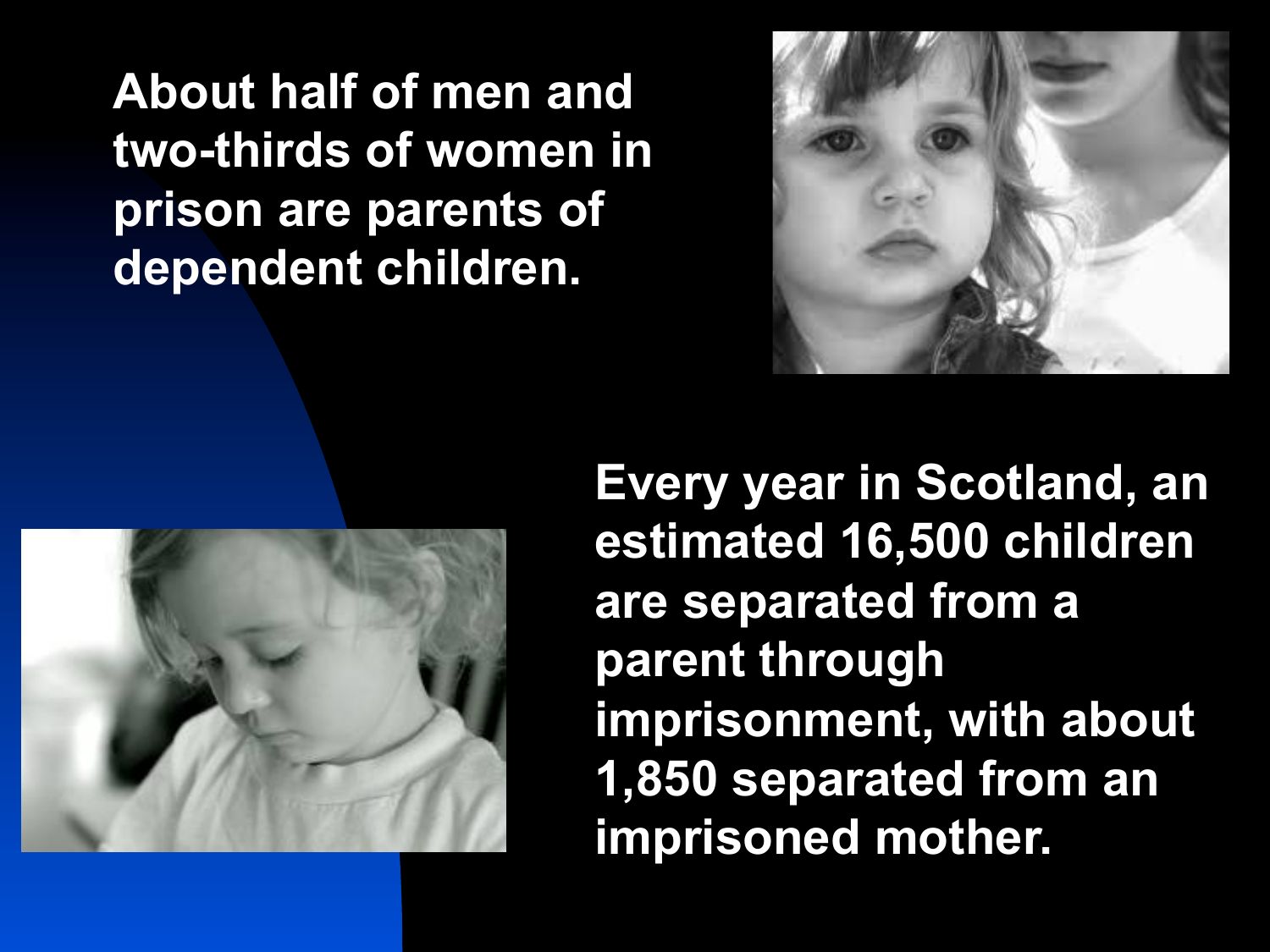

**Approximately what proportion of children in Scotland witness their parent's arrest?**  §**one-fifth**  §**one-third**  §**one-half** 

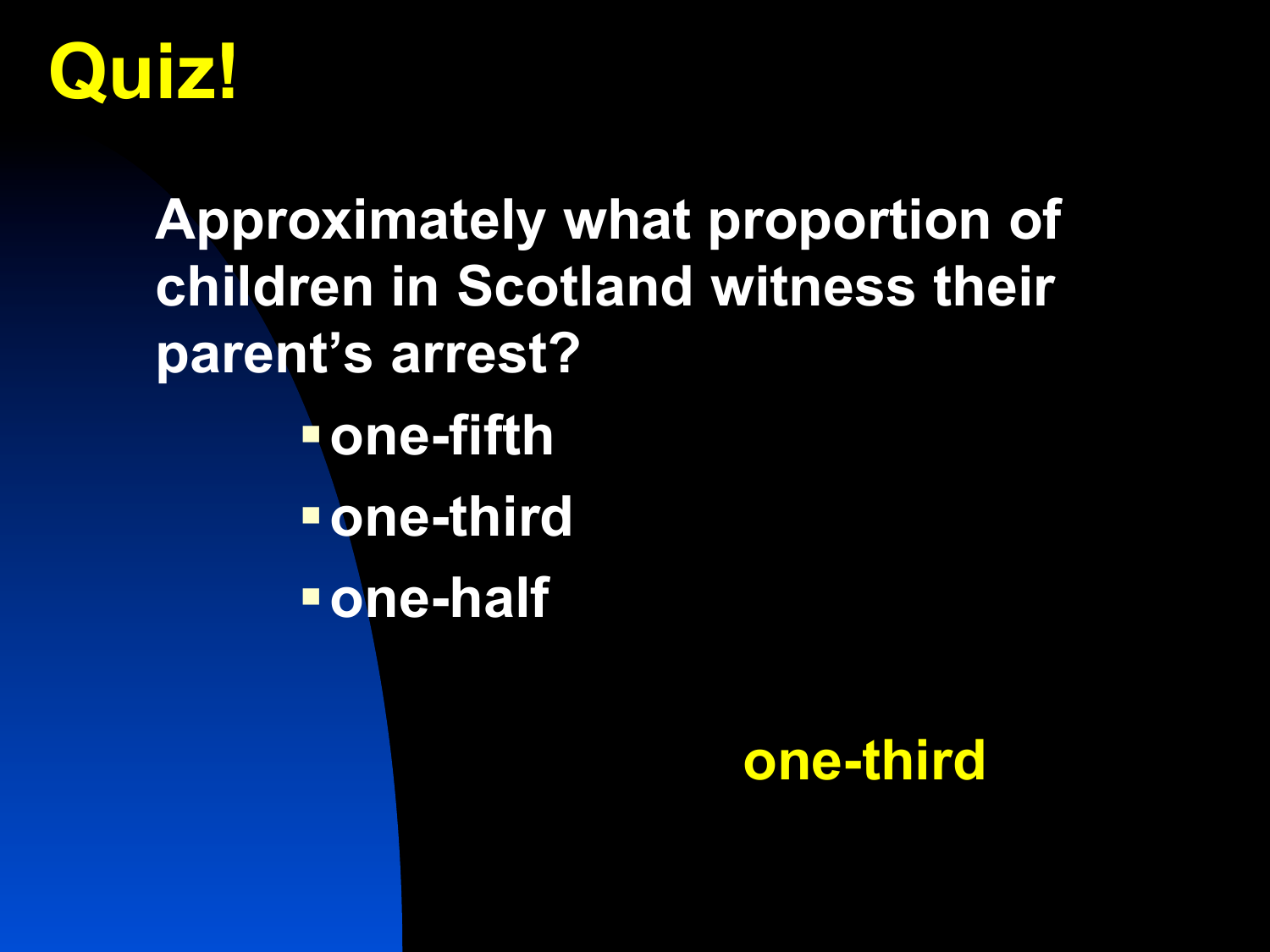

**Compared to 10% of children in the population in general, what proportion of children with a parent in prison develop significant mental health problems?** 

> §**10%**  §**20%**  §**30%**

> > **30%**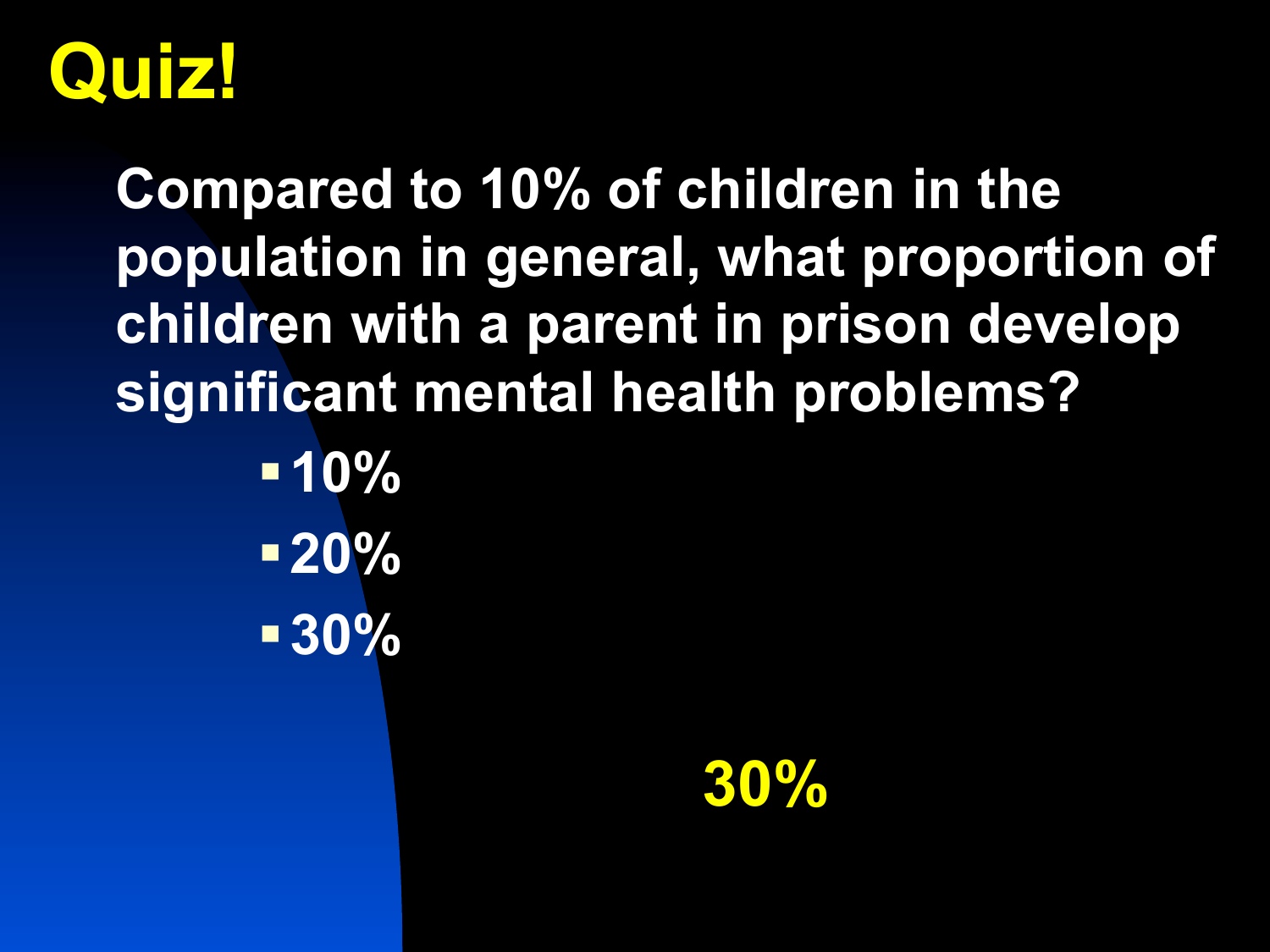

## **How many boys with a convicted parent go on to offend themselves?**  §**17%**  §**38%**  §**65%**  §**86%**

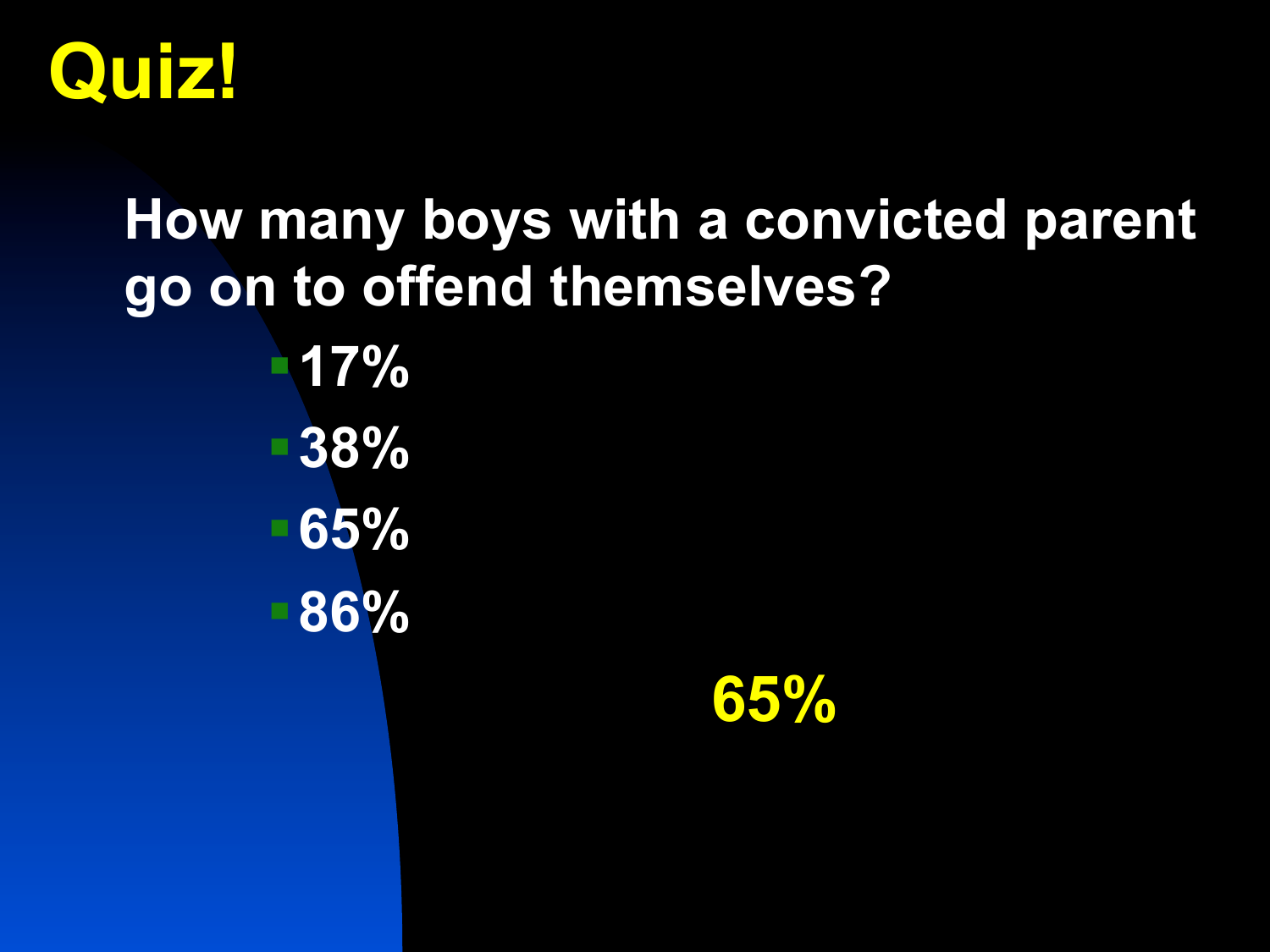### **Children of Imprisoned Parents**

- **Higher risk of future imprisonment**
- **Higher risk of problems with physical and mental health** 
	- **Regressive behaviour/grief responses Multiple care arrangements What do you tell the children?**

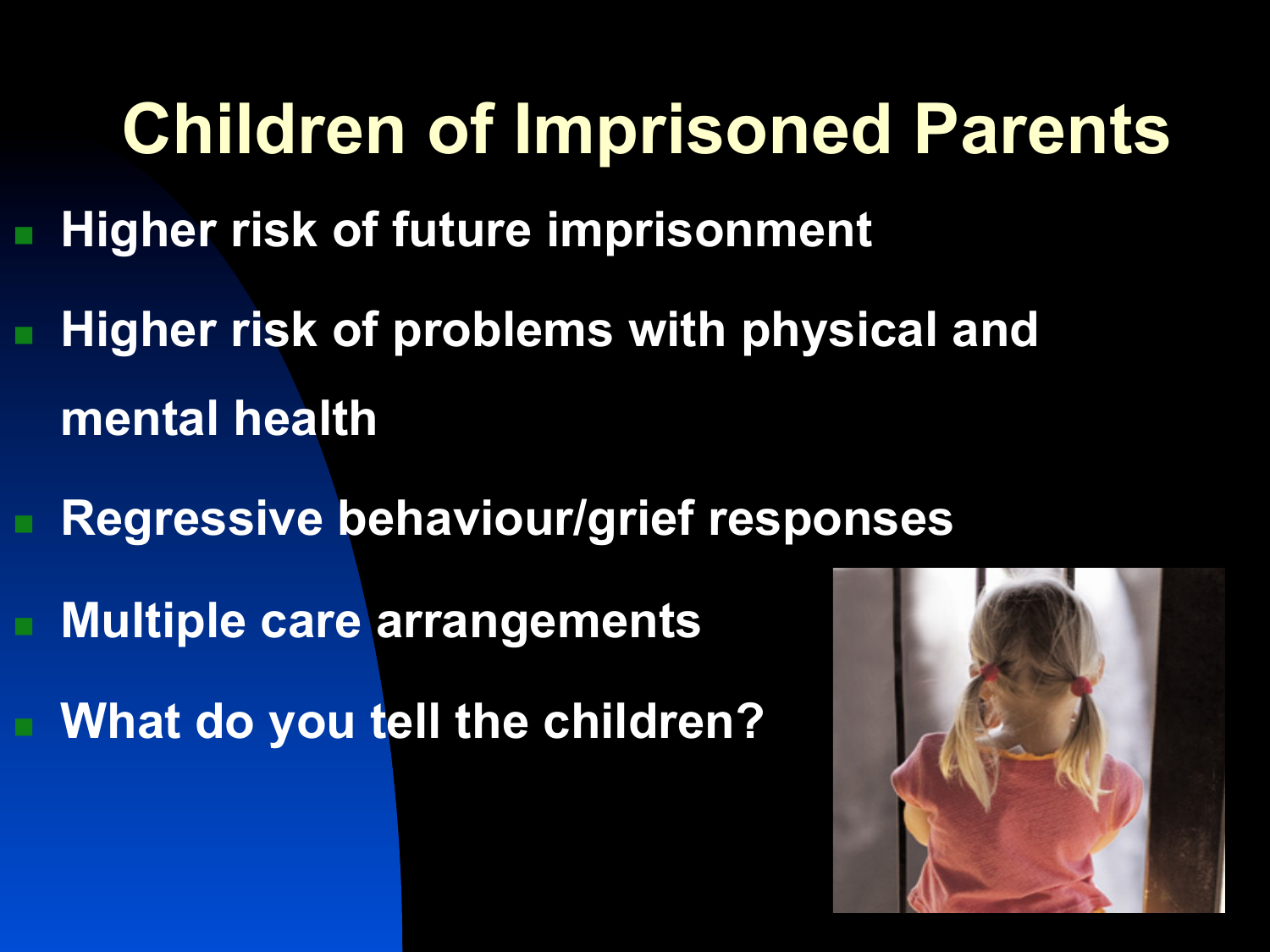

#### What's the story?

**Jenny's Journey**

**What happens when a relative is sent to prison**



**What happens when a relative is sent to prison**



voicing the needs<br>of families affected by imprisonment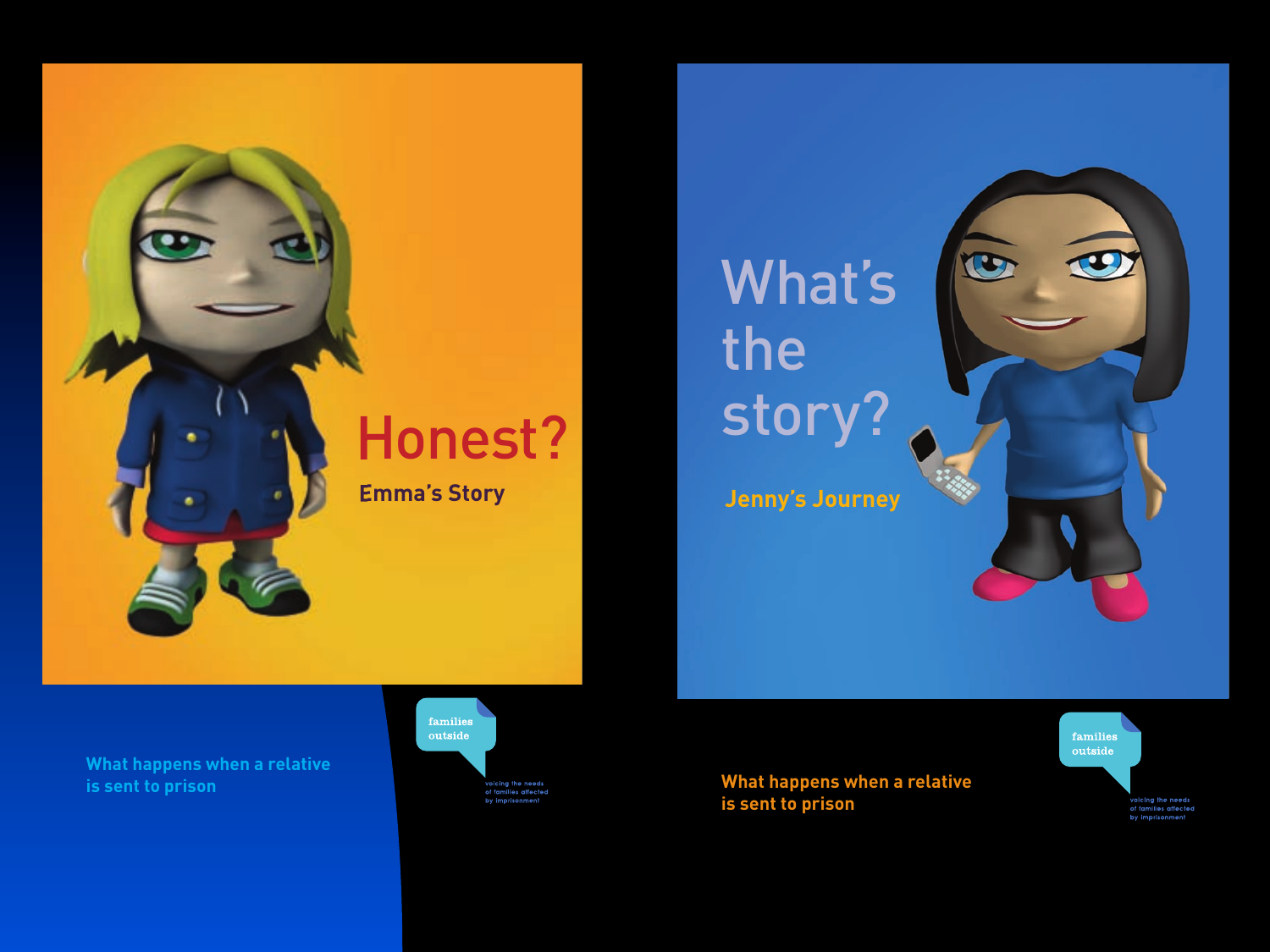

*No-one explained anything. I knew he was getting kept in, but I didn't know where.*  **Daughter (12)** 

#### *Folk shouted 'murderer' at me in the street.*   **Daughter (15)**





*Someone should have just asked me what was wrong*  **(at school)** 

 **Son (19)**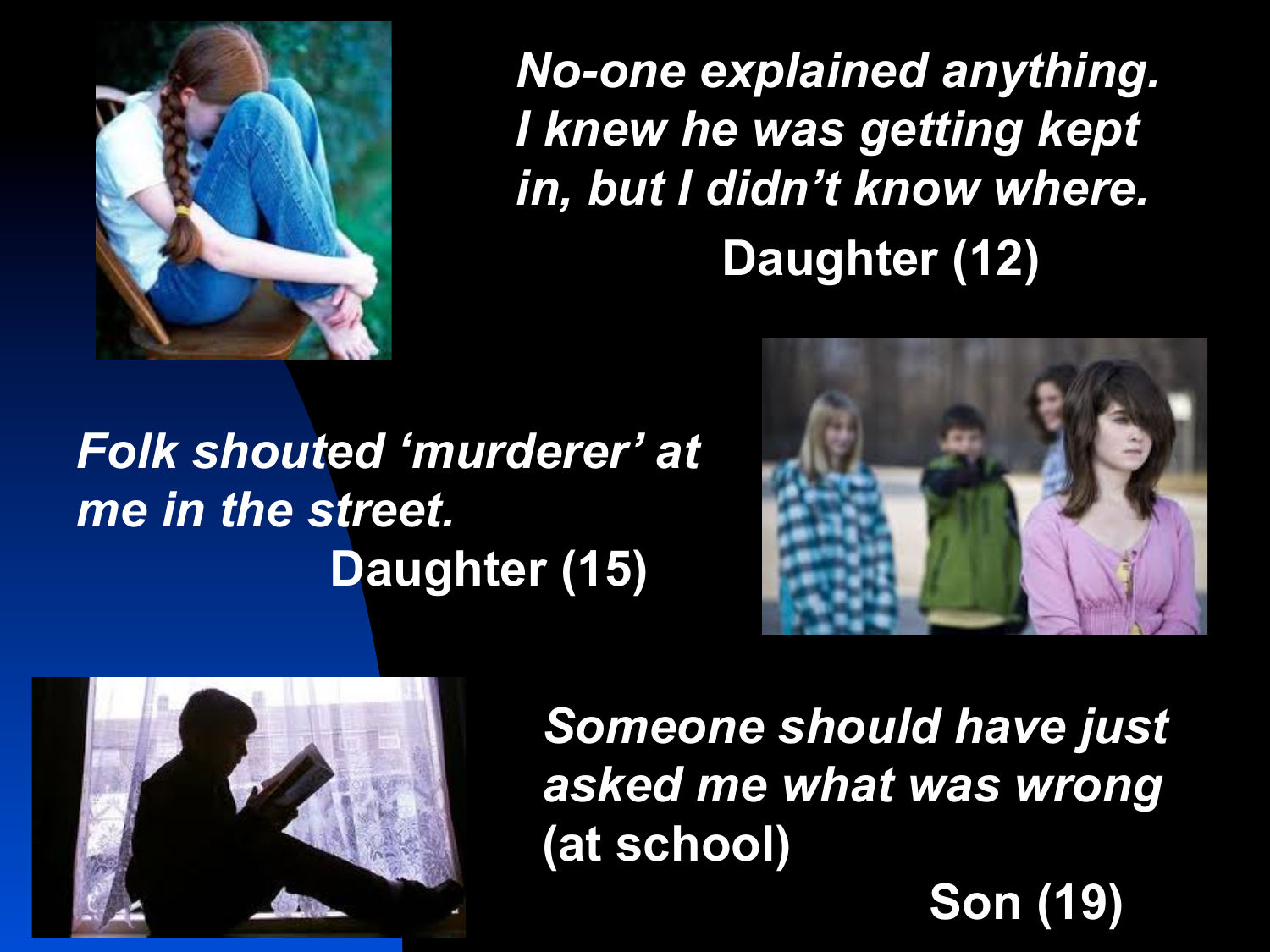## **Making a difference**

<sup>n</sup> **Existing legislation and policy:** 

- ◆ Additional Support for Learning
- ◆ Curriculum for Excellence
- <sup>u</sup> **Equally Well**
- ◆ Getting It Right For Every Child?
- **SPS: Good Practice Guidance; Core Screen; Prisoner Survey**
- Child & Family Impact Assessments...
- **Rights of Children & Young People Bill**
- <sup>n</sup> **National Parenting Strategy**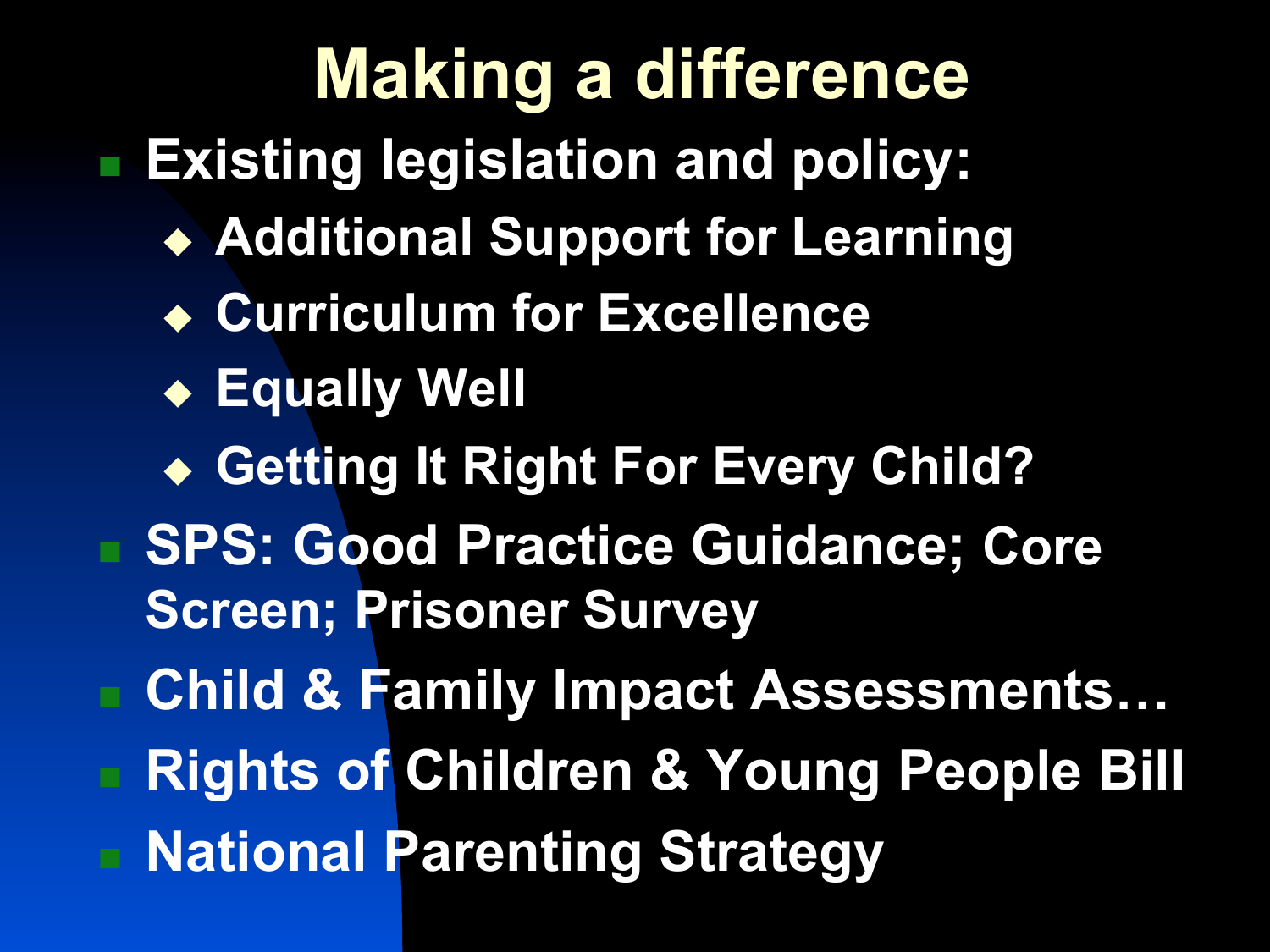#### **Making a difference in prison**

**n PPP / other parenting programmes** 

■ Positive Relationships Programme

■ Play, Talk, Read?

**Homework Clubs / Family Learning** 

**n Input from guidance teachers**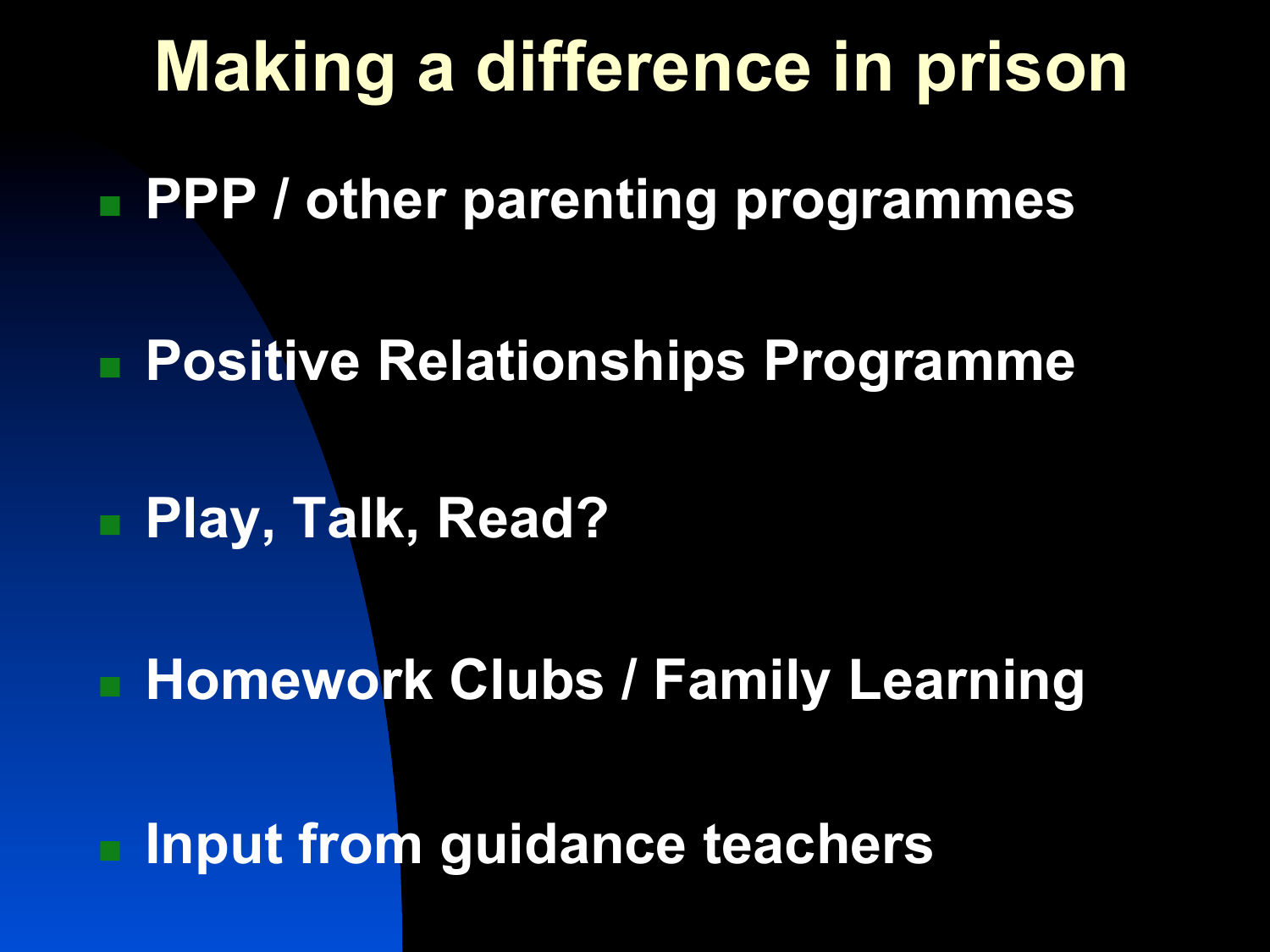#### **Conclusions**

- **n Imprisonment is a family experience**
- Parents in prison are still parents!
- Clear benefits to maintaining family ties
- **n Need to support families in their own right**
- Families do not always access the support or **opportunities available**
- Multi-agency collaboration is essential to **address the needs of both prisoners and their families**